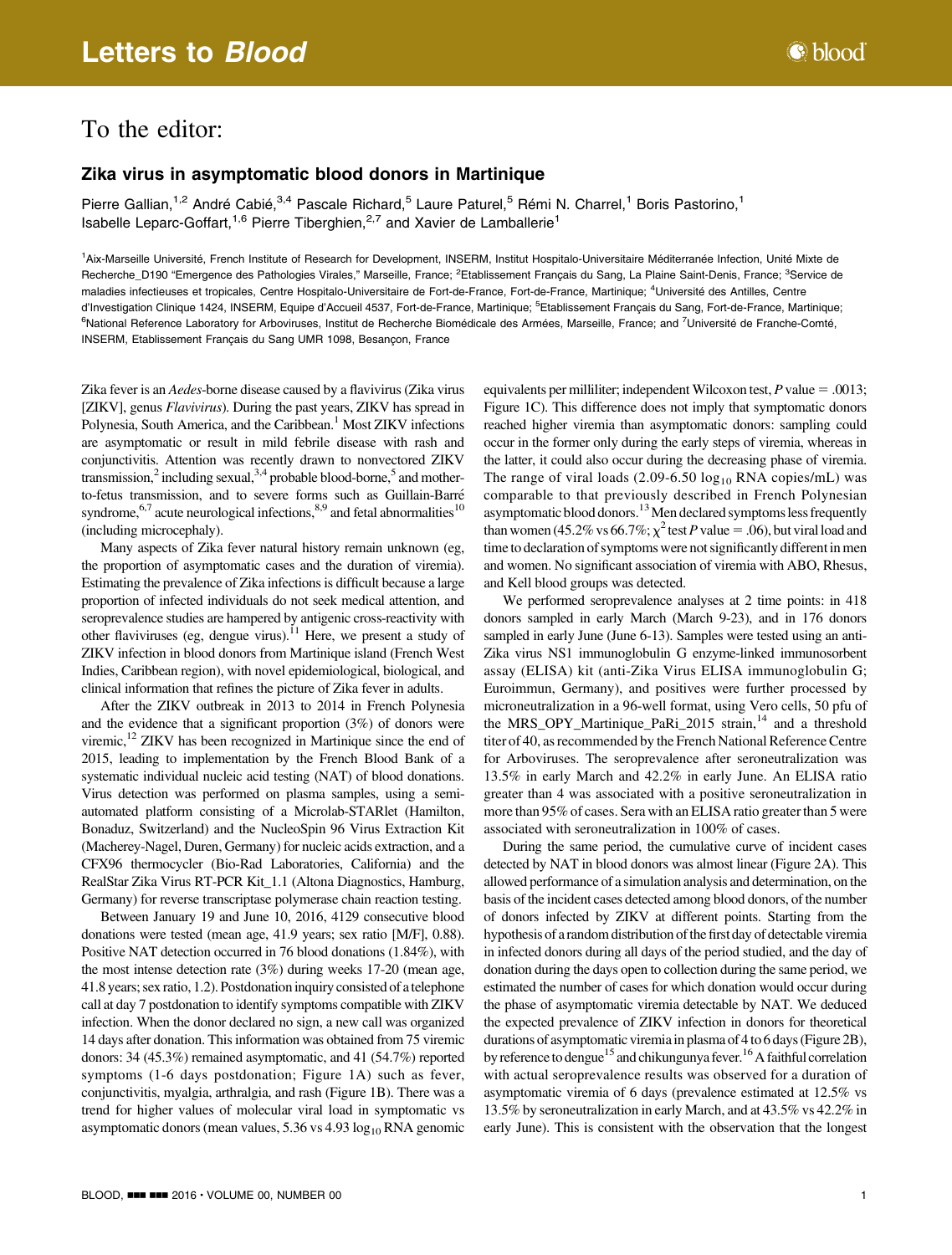

Figure 1. Clinical symptoms and Zika viral loads in blood donors. The distribution of symptomatic donors according to time of inaugural symptoms (A) and the frequency of reported symptoms (B) are presented. Zika viral loads ( $log_{10}$  copies/ mL) are provided in both asymptomatic and symptomatic blood donors (C). Zika viral load was determined by real-time reverse transcription polymerase chain reaction in 41 donors reporting clinical signs, and 34 donors who did not. The diagram reports for each series the quantitative distribution of viral load, together with the median value  $\pm$  SD.

period reported between blood donation and symptoms (presymptomatic viremia) was 6 days (Figure 1A). Because detection methods using whole blood samples have allowed detecting virus RNA up to 68 days after the onset of symptoms, $17$  it will be important to determine whether such samples contain infectious virus, and to reassess ZIKV transfusion risk accordingly.

The estimated number of clinically suspect cases in Martinique (French Public Health Institute) was  $\sim$  7600, or  $\sim$  2% of the population, in early March (week 8), and  $\sim$  28 900, or  $\sim$  7.6% of the population, in early June (week  $22$ ).<sup>18</sup> With reference to seroprevalence results, this suggests that the proportion of cases that did not seek medical attention was 80% to 85% and did not change significantly along the study period. Our analyses suggest, therefore, that ZIKV has spread in the general population silently, with a minor effect of the acute disease on medical structures (eg, 10-35 weekly consultations for Zika syndromes in emergency departments, and 10-20 in obstetric departments). The most significant medical effect consisted of 19 Zika-related GBS confirmed cases and Zika infection in 342 pregnant women at the end of our study (June  $2016$ ).<sup>19</sup> Therefore, the situation is significantly different from that previously observed in Martinique during the 2014 Chikungunya outbreak, characterized by a high proportion of cases seeking medical attention.<sup>20</sup>

We conclude that ZIKV individual NAT screening in Martinique during 5 months of circulation of the virus allowed the detection of approximately 2% of contaminated blood donations. The proportion of truly asymptomatic cases of Zika disease among Martiniquan blood donors infected by ZIKV was approximately 45%, and the proportion of cases that did not require medical attention was even higher (80%- 85%). The duration of plasma asymptomatic and presymptomatic



Figure 2. Epidemiological dynamics of Zika outbreak in Martinique. Figure 2A reports the cumulative incidence of Zika virus NAT detection in blood donors (normalized for 100 weekly blood donations). Figure 2B shows the simulated prevalence of Zika virus infections in blood donors at different points, based on incident cases and on different hypotheses for the duration of asymptomatic viremia (4-6 days). It also presents the actual seroprevalence data obtained by seroneutralization at weeks 8 and 22.